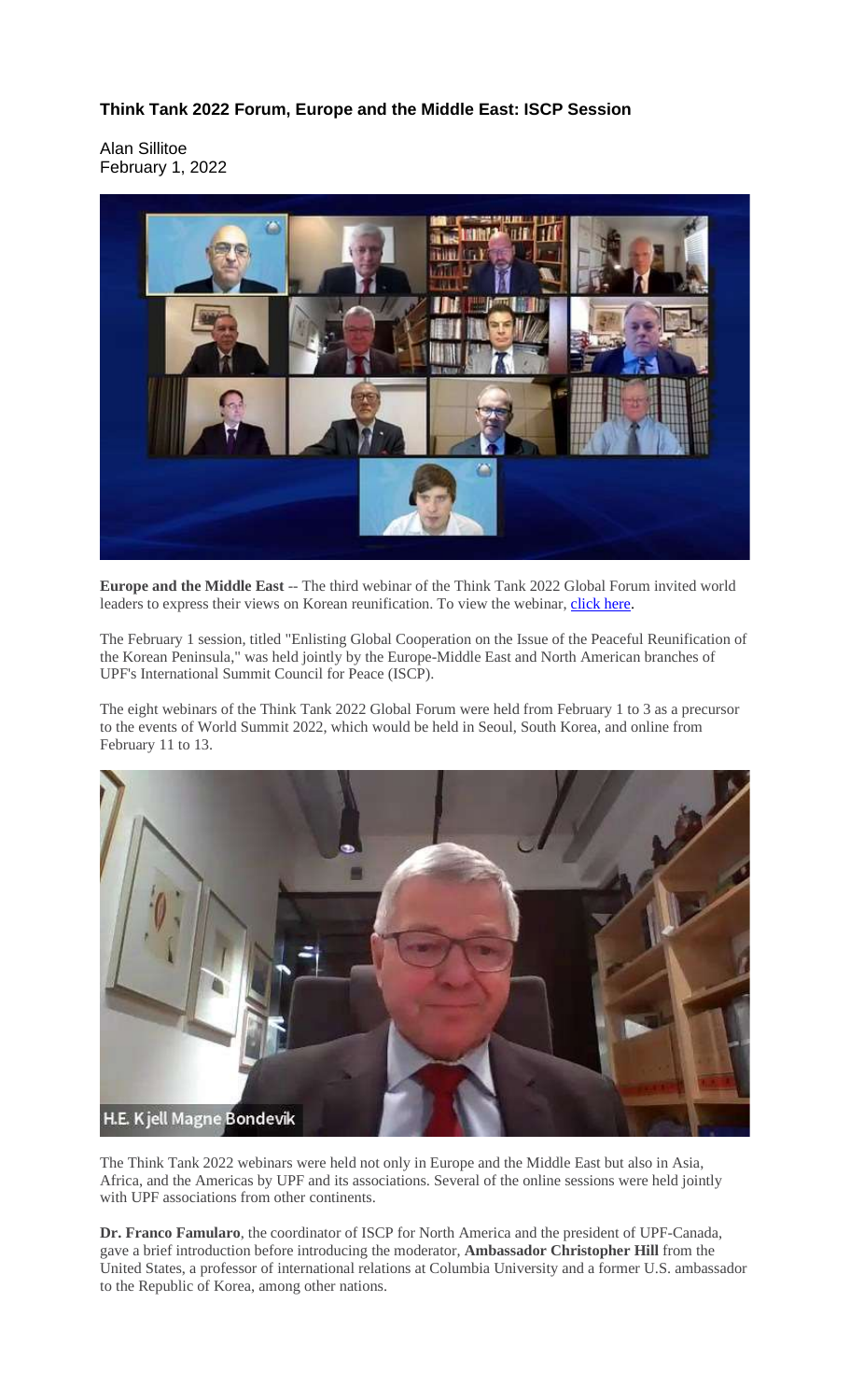Ambassador Hill described the session as going right to the heart of the problem, which is the failure to bring North Korea into the overall international community and, in particular, the failure to achieve peaceful reunification. He referred to North Korea's recent nuclear tests, saying there is much to be concerned about. He continued by introducing the three main speakers and three panelists:



The **Rt. Hon. Stephen Harper**, the prime minister of Canada (2006-2015), focused on six points. He emphasized that in their hearts Koreans feel that Korea is one nation, but that it is the society of the Republic of Korea that free Koreans desire. He nevertheless commended South Korean President Moon Jae-in for pursuing a peace treaty with North Korean leader Kim Jong Un. At the same time, he advised deep caution when it comes to North Korea. He also insisted that reunification by invasion must never be allowed to happen.

While emphasizing the critical role of the People's Republic of China in this ongoing conflict and the need to hold it accountable, Mr. Harper recommended minimizing the involvement of President Vladimir Putin's Russian Federation in any dialogue since, he said, it is unlikely to be a positive contributor to the evolution of the Korean Peninsula. Mr. Harper concluded by emphasizing the importance of South Korea staying close to its allies, especially the United States, while not forgetting its many other friends in the world, including Japan.

**H.E. Kjell Magne Bondevik**, the prime minister of Norway (1997-2000, 2001-2005), agreed that there is a danger that the Korean challenge will be forgotten due to the other issues in the world. He said that the Korean people have suffered greatly during history and deserve peace. After the Korean armistice, both sides said they wanted unification, but under their own political systems. He saw firsthand the difference between the two countries when he visited both in the 1990s, and the gap has only increased. Unification was successfully accomplished in Germany, he said, so why not in Korea?

He was inspired by the sunshine policy of South Korean President Kim Dae-jung, who met Chairman Kim Jong Il in 2000. In 2007, there was a meeting between President Roh Moo-hyun and Chairman Kim Jong Il. However, later the dialogue died out and tensions increased. The 2018 Winter Olympics paved the way for a summit between Kim Jong Un and President Donald Trump, but the U.S. side seemed illprepared, he said, and there was no tangible result.

Therefore, a new approach is needed. The participants in the six-party talks must play a role. However, Mr. Bondevik believes we need confidence-building measures to kick-start such talks, such as family reunions between North and South and other joint projects. North Korea's recent missile testing can be seen as an attempt to garner attention, and so he hopes the current administration in Washington will take a new approach with better preparations.

The final speaker, **H.E. Anthony Carmona**, the president of Trinidad and Tobago (2013-2018), cited North Korea's launching of several missiles in January 2022, including a Nuclear Capable Hypersonic Glide Missile, and pointed to the Treaty for the Prohibition of Nuclear Weapons in Latin America and the Caribbean (Treaty of Tlatelolco), which he said offers a solution to this predicament. It led to the founding of the Agency for the Prohibition of Nuclear Weapons in Latin America and the Caribbean (OPANAL), establishing Latin America and the Caribbean as a Nuclear Weapons Free Zone.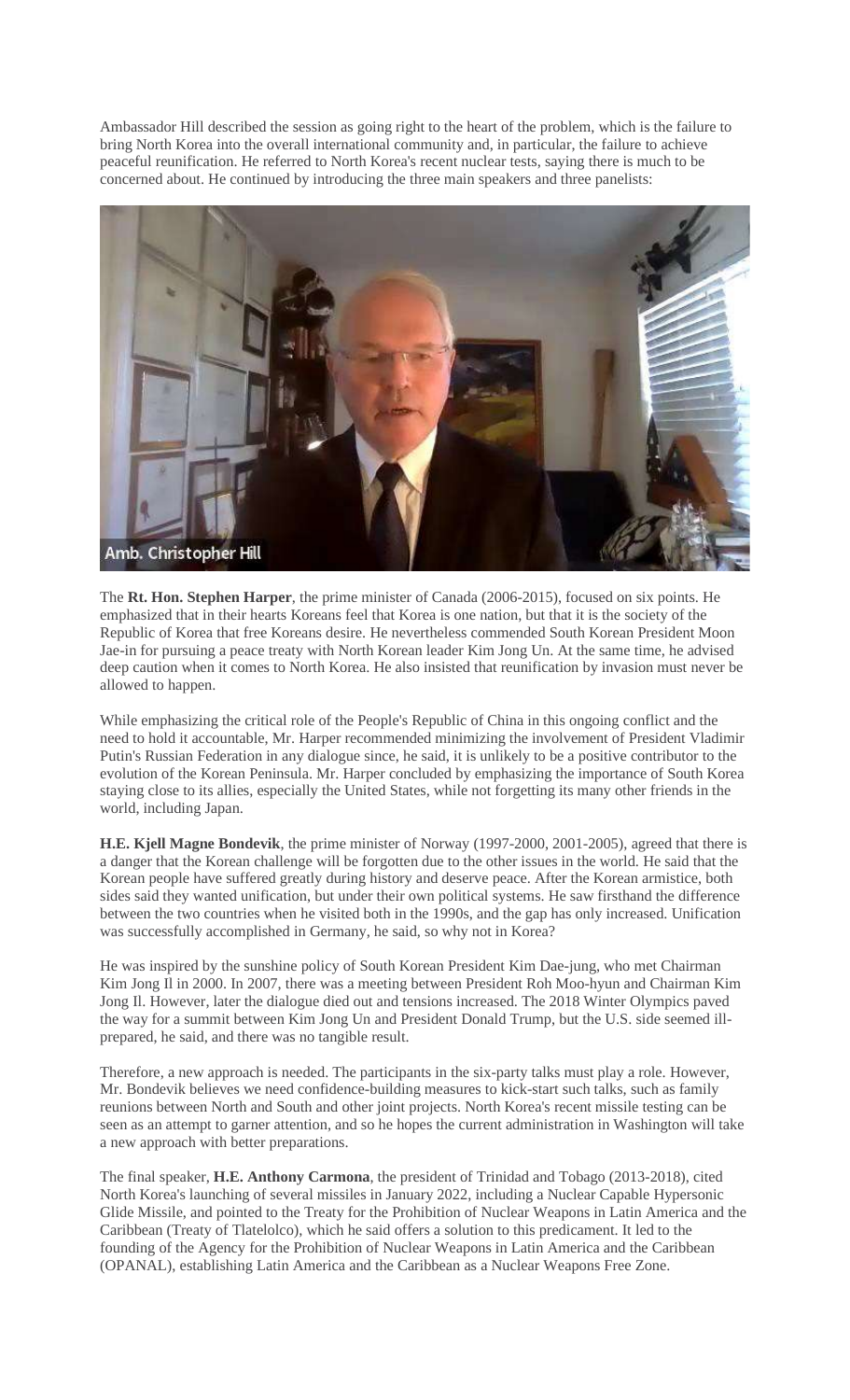This roadmap can trigger action to achieve the universalization of the Nuclear Weapon Ban Treaty, which eliminates the production and use of nuclear weapons, he said. Additionally, urgent attention must be given to adherence to the Comprehensive Nuclear-Test-Ban Treaty (CTBT) signed by 185 countries and ratified by 170. This treaty prohibits nuclear weapon tests or explosions, and its implementation must be zealously invoked by all global partners, he said.

Mr. Carmona affirmed that the Caribbean, as a zone of peace, can facilitate future peaceful negotiations of the Korean Peninsula. Also, the economics of peace will support a culture of peace. Given the economic ravages of the COVID-19 pandemic, the reopening of the Kaesong Industrial Complex would mutually benefit North and South Korea, providing a sustainable economic environment. As South Korean President Moon Jae-In has stated, "The peace economy would dismantle the last remaining Cold War regime on earth and build a new order of peace and prosperity."



The first panelist, **Doug Bandow** from the United States, a senior fellow at the Cato Institute, mentioned the upcoming elections in South Korea and the missile tests by North Korea. Dealing with these tensions today will help prepare for the reunification of tomorrow, but this will require the help of other states in the region, he said: the allies, US and China, as well as the countries close by, such as Russia and Japan, and international organizations such as the UN and the World Bank.

The six-party talks constitute a possible model going forward. However, he acknowledged that it's difficult to bring together the capitalist South and communist North. Also, the North is concerned about being swallowed up. Reunification will be up to the Korean people, and they need to know that they will be supported; it would provide a model for the world, he affirmed.

Mr. Bandow concluded by asking Mr. Harper if there was something in the Canadian experience that could encourage the countries in Asia to work together, and he asked how to deal with both China and Russia?

Mr. Harper replied that in general the Canadian experience cannot be compared to that of Korea, due to the absence of external forces in the equation. North Korea can survive only by maintaining a state of war, and that's a serious problem for the regime, he said. All the approaches so far have not changed North Korea, but as long as the South and its partners continue engagement, there is hope.

It's often interaction between individuals that can lead to results, and that's probably the best hope here, while keeping our guard up until the leadership of North Korea wakes up, Mr. Harper said.

**Hon. Salvador Nasralla**, the vice president of Honduras, pointed to sports, such as football, as a means to bring countries together, citing such experiences as that between the United States and Iran. Honduras is a small nation, he said, and in some ways feels closer to North Korea than to South Korea. Therefore it can help these two countries to come together and can propose some sports events to bring these two countries together.

**Dr. Niklas Swanström** from Sweden, the executive director of the Institute for Security and Development Policy, said he held a pessimistic view about reunification, explaining that the German experience, in which a strong economy effectively swallowed a struggling one, was not a good one. We need to look at a version of the Helsinki Process -- which he dubbed the "Arirang process" -- in which we